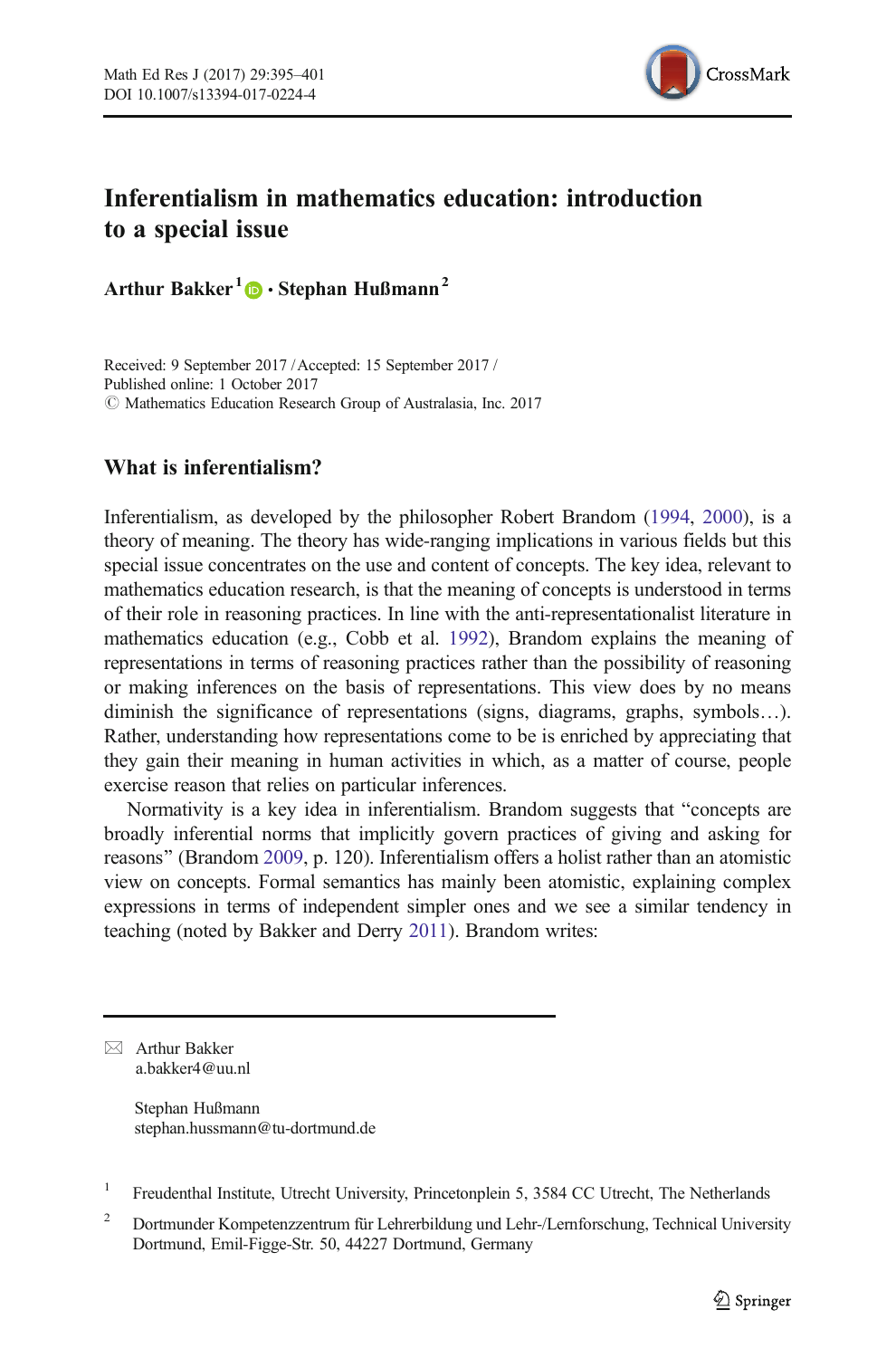By contrast, inferentialist semantics is resolutely *holist*. On an inferentialist account of conceptual content, one cannot have any concept unless one has many concepts. For the content of each concept is articulated by its inferential relations to other concepts. Concepts, then, must come in packages (though it does not yet follow that they must come in just one great big one). (Brandom [2000](#page-6-0), p. 15-16; emphases original)

Brandom ([2000](#page-6-0)) characterises inferentialism as pragmatist, expressivist, and rationalist. What people think or express is based on what they implicitly know how to do. We see a good fit with the view that "mathematical activity is human activity" (Lakatos [1976,](#page-6-0) p. 146; see also Freudenthal [1973](#page-6-0)). In our perspective, Brandom's rationalist language fits well with the inferential nature of mathematics.

## What inferentialism is not

Inferentialism is not a learning theory or a pedagogical approach. Inferentialism is also silent on psychological issues. Yet we think the philosophical debates which may be connected with inferentialism (McDowell [1994/](#page-6-0)1996; Smith [2002;](#page-6-0) Weiss and Wanderer [2010\)](#page-6-0) form an interesting resource with which to approach thorny old issues in mathematics education research with fresh eyes, in particular where it comes to epistemological topics such as concepts, knowledge, or reason.

It often takes many years before philosophical ideas trickle through to educational theory. The history of constructivism is an example of how philosophical ideas through trends in psychology came to influence educational research and practice. Where constructivism highlighted the need to take a student perspective on learning, cultural-historical theories stressed the importance of culture, history, and the social. Inferentialism—in our view—has the potential to highlight the importance of agency of the learners who participate in a social practice by giving and asking for reasons—and thus puts more emphasis on rationality. Reason is not restricted to the explicit and formalised type of inference that we know of statistical inference or mathematical deduction. Rather, Brandom's ideas can be extended to encompass the kinds of implicit and tacit inferences that are not immediately explicit or expressed in language: Saying is rooted in doing (Brandom [2008\)](#page-6-0); knowing-that is based on knowing-how (Brandom [2000\)](#page-6-0).

## Reason is not purely mental, cold, or disembodied

Brandom's view on reason may at first sound contradictory to what is often concluded from psychological research. Tversky and Kahneman's [\(1981](#page-6-0)) experiments are renowned for showing how people's choices and decisions are often inconsistent and incoherent. One possible conclusion, regularly drawn in the literature, is that people are irrational, or at least far less rational than often thought (Erickson et al. [2013,](#page-6-0) Chapter 6). However, their experiments also show that people give reasons and feel obliged to give reasons for whatever choice or decision they make—even if they are contradictory from a logical perspective. Yes, one could use the term "irrational" for logically inconsistent reasoning,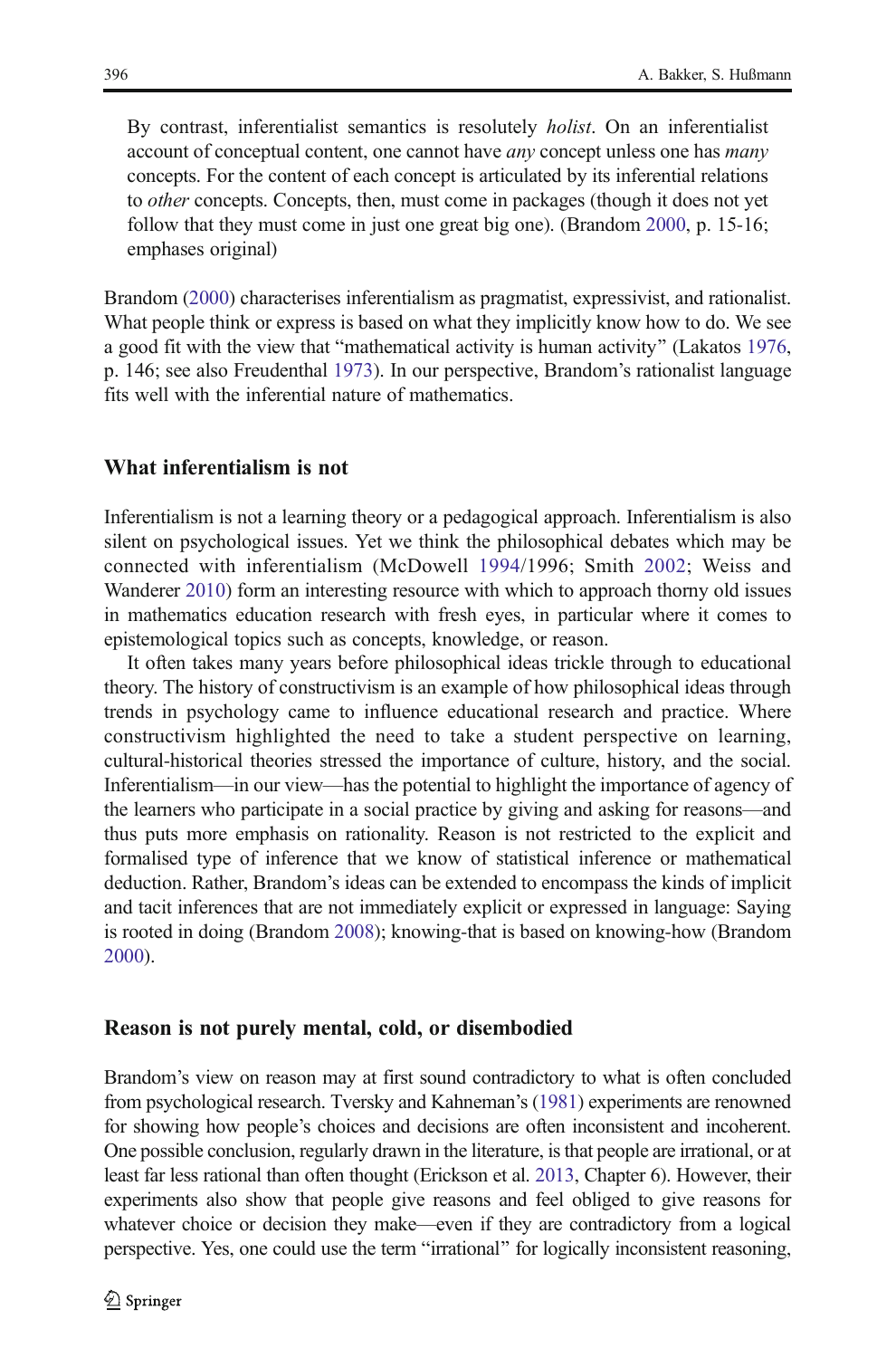but in most cases, one could also call people rational in a more modest sense because they give and take reasons—even if these are inconsistent, incoherent, or incorrect from a particular perspective. Indeed, as is well appreciated, people do not always know the reasons informing why they do something, but what is interesting is the fact that we do offer reasons for our choices, even if post hoc (see Schindler and Hußmann [2013](#page-6-0) for examples in mathematics education). Inferentialism brings this aspect of human reasoning with a small  $r$  rather than a capital  $R$  to the fore.

Such more modest or richer conception of reason treats humans as rational creatures but does not limit acting for reasons to an intellectualist form of justification, one in which reasons are overt. The philosopher Bernard Williams [\(1981\)](#page-6-0) famously made a case against the conscious rational justification of moral acts by the actor. He used the phrase "one thought too many" to resist the idea that a moral principle could be the conscious basis of a person choosing to save his wife from drowning over another person. Rather, he emphasised the embodied nature of the act. The act is not the result of a rational computation and yet testifies to an embodied responsiveness to reason (see also Schear [2013](#page-6-0)).

Such examples also illustrate that reason need not to be purely mental or "cold," as emphasised by Mackrell and Pratt ([2017](#page-6-0)) in their contribution on constructionism. Reason is interwoven with action and affect. Bakker et al. [\(2017\)](#page-5-0) note that emotions can be reasons for action and action the reason for an emotion. Reasons are, in their view, relations between entities that can be analytically distinguished but that are in practice interwoven.

Such interpretations of inferentialism allow us to avoid common but unfortunate dichotomies (e.g., cognition and affect). One further problematic dichotomy is the one between mathematics and context. When mathematics is used in context, such as a workplace, multiple reasons are at stake, some of which may be mathematical or statistical but other perhaps more pragmatic or contextual (Bakker et al. [2008](#page-6-0)). For example, whether machine operators fitting windscreens in cars can deviate from statistically defined targets depends also on pragmatic issues: Are there no customer complaints? Then there is no need to invest a lot of time and effort to meet the guidelines from statistical process control. An inferentialist perspective using notions such as "webs of reasons" can help us analyse a diversity of reasons involved, some of which may be mathematical. An inferentialist lens can help us as researchers treat reasons democratically, that is without superimposing a predefined hierarchy on types of reasons. In some cases, such as the windscreen-fitting example, pragmatic and contextual reasons may supersede statistical ones, but in other cases, statistical considerations may help detect a practical problem that without data would not have easily come to light. Such real-life examples illustrate how mathematical, statistical, and other reasons are often interwoven in context. As Brandom [\(2009\)](#page-6-0) writes, "I would prefer to understand the inferential commitment expansively, as including the circumstances and consequences it relates" (p. 121).

This inferentialist view not only resonates with situated views on cognition but also points to the close link between judgement and action. Judgement is theoretical, and action is practical activity. Concepts are not individual or mental entities. Rather,

The norms and rules that determine what we have committed ourselves to, what we have made ourselves responsible for, by making a judgment or performing an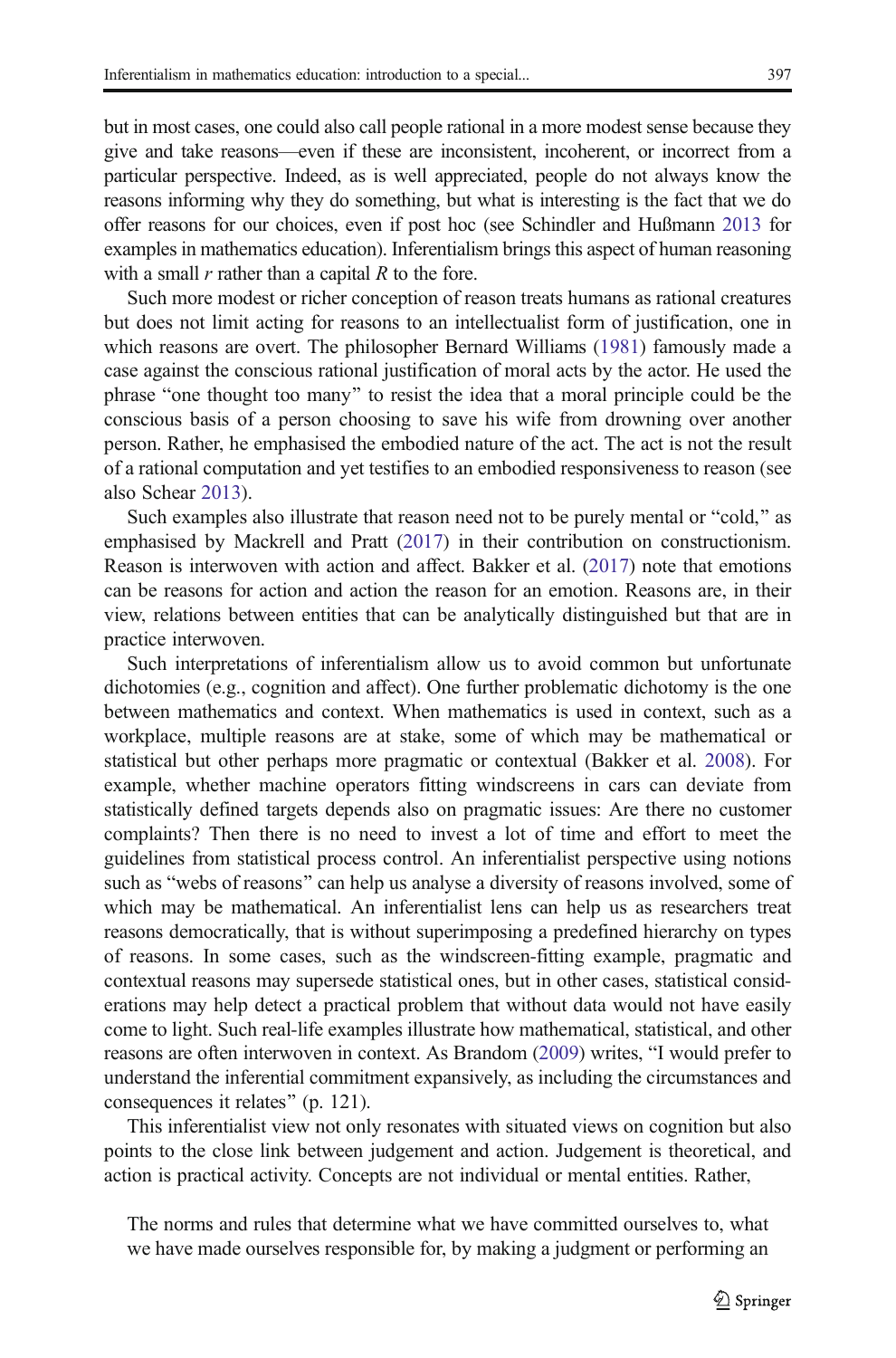action, Kant calls 'concepts'. That is, the commitments embodied in judgments and actions are ones we may or may not be entitled to, so that the question of whether they are correct, whether they are commitments we ought to acknowledge and embrace, can always be raised (p. 115).

#### Why introduce inferentialism in mathematics education?

One challenge of mathematics education research is to understand how people learn concepts. In inferentialism, this process is understood in terms of reasoning arising within a social game of giving and asking for reasons. In line with the idea of sociomathematical norms that are established in a learning context (Yackel and Cobb [1996\)](#page-6-0), inferentialism may offer important insights into the relation of social and individual aspects of learning (Schacht and Hußmann [2015](#page-6-0); Taylor et al. [2017\)](#page-6-0).

In statistics education, Bakker and Derry ([2011\)](#page-5-0) have formulated lessons we can draw from inferentialism. The first is to understand concepts primarily in inferential rather than just representational terms. Put simply, representations are visible and thus apparent, which has also methodological advantages. What inferentialism points to is the invisible inferential terrain that is conditional for understanding representations in the first place. Reasons and inferences tend to go "underground" and inferentialism puts the spotlight on them. The second lesson is that we need to privilege holism over atomism: "one cannot inferentially reason with any concept without drawing on its inferential relations to other concepts" (Bakker and Derry [2011](#page-5-0), p. 11). Note that inferentialist ideas go well with many of Vygotsky's ideas, for example:

We must seek the psychological equivalent of the concept not in general representations, … not even in concrete verbal images that replace the general representations—we must seek it in a system of judgments in which the concept is disclosed. (Vygotsky [1998,](#page-6-0) p. 55)

These ideas have pedagogical implications. They argue against atomistic teaching approaches in which students learn concepts and graphical representations one by one. Rather, inferentialism suggests that students need to become familiar with systems of judgments, in which the meanings of several concepts become inferentially articulated. In their article, Bakker and Derry ([2011\)](#page-5-0) characterise what a shift toward inferentialist approaches to teaching could look like.

New theories are often introduced to repair one-sided views or undesirable consequences of older theories. In our view, dominant current learning theories have their limitations when it comes to understanding the learning of mathematics. For example, Noorloos et al. ([2017](#page-6-0)) argue that constructivism suffers from relativism, an unsatisfactory treatment of the individual-social relationship, and an unclear metaphor of learning as construction. Inferentialism complements Vygotskyan ideas (Derry [2008](#page-6-0), [2013](#page-6-0)) by making visible fine-grained aspects of concept use. The common assumption that any reference to *reason* entails a form of intellectualism is hard to resist, given that we are so used to think of reason in formalist terms. Despite his emphasis on activity, even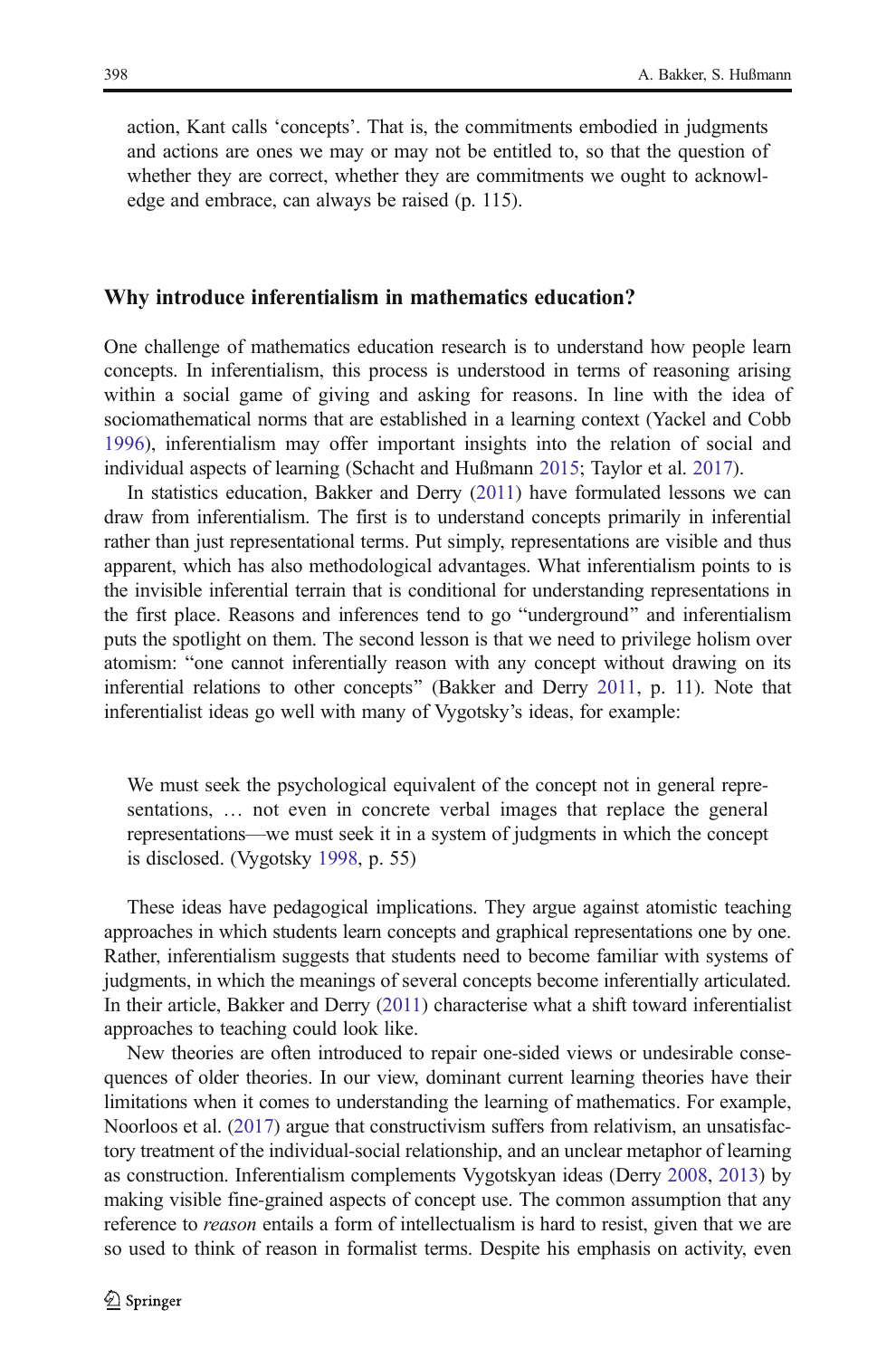Vygotsky has been a target of such an unjustified reading (Derry [2013](#page-6-0)). Reason and inference are the bread and butter of mathematics and hence also of learning and teaching the subject. A richer account of reason will hopefully help to develop the field.

## What might inferentialism have to offer in the long run?

Inferentialism is rooted in a rich philosophical tradition that treats many big philosophical themes such as freedom and the mind-world relationship. Both Brandom and McDowell are praised for their open-mindedness and ability to combine ideas from different traditions (Bernstein [2002;](#page-6-0) Rorty [1979](#page-6-0)), in particular analytic philosophy (which can be seen as a basis for most of the cognitive sciences) and continental philosophy (which forms a basis for most of the sociocultural and activity theoretical perspectives, especially through Hegel, Marx, Vygotsky, etc.). Within education, there is a long-standing call for ways to bridge such different traditions (diSessa [2008](#page-6-0)).

The challenge of putting inferentialist philosophy to work (cf. Cobb [2007\)](#page-6-0) is both daunting and enticing. Crossing the boundaries of disciplines is hard work because key concepts often need reinterpretation. The contributions in this special issue are steps in exploring the value of inferentialism for mathematics education. They are not intended to be a direct application of the work of Brandom or his fellow philosophers; rather, they are the outcome of the authors' appreciation that these ideas offer fertile opportunities to approach questions and issues in new and exciting ways.

The assumption of inferentialism that concepts are inferentially structured could be used to guide the design of learning environments, and the assumption that individuals are responsible for their actions in discursive practices could be used with the help of inferentially structured webs of reasons. Both the mathematical content and an individual's knowledge shown within social practices could be described with the same tools so that designing tasks and reconstructing learning processes are mutually supportive activities (Hußmann and Schacht [2015](#page-6-0)).

#### Background of the special issue

A group of mathematics educators and philosophers convened a series of workshops in their respective universities (Technical University Dortmund in Germany, Utrecht University in the Netherlands, Örebro University in Sweden, University College London in the UK). Workshop papers were presented and discussed, some of which formed the basis of articles in this special issue. At the third meeting at Örebro University, Luis Radford was invited as a discussant; he is the author of the commentary in this special issue.

## The articles

The first article consists of an introduction to inferentialism from the perspective of education, written by a philosopher of education, Jan Derry. She situates inferentialism in its wider philosophical context but also shows it in resonance with educational ideas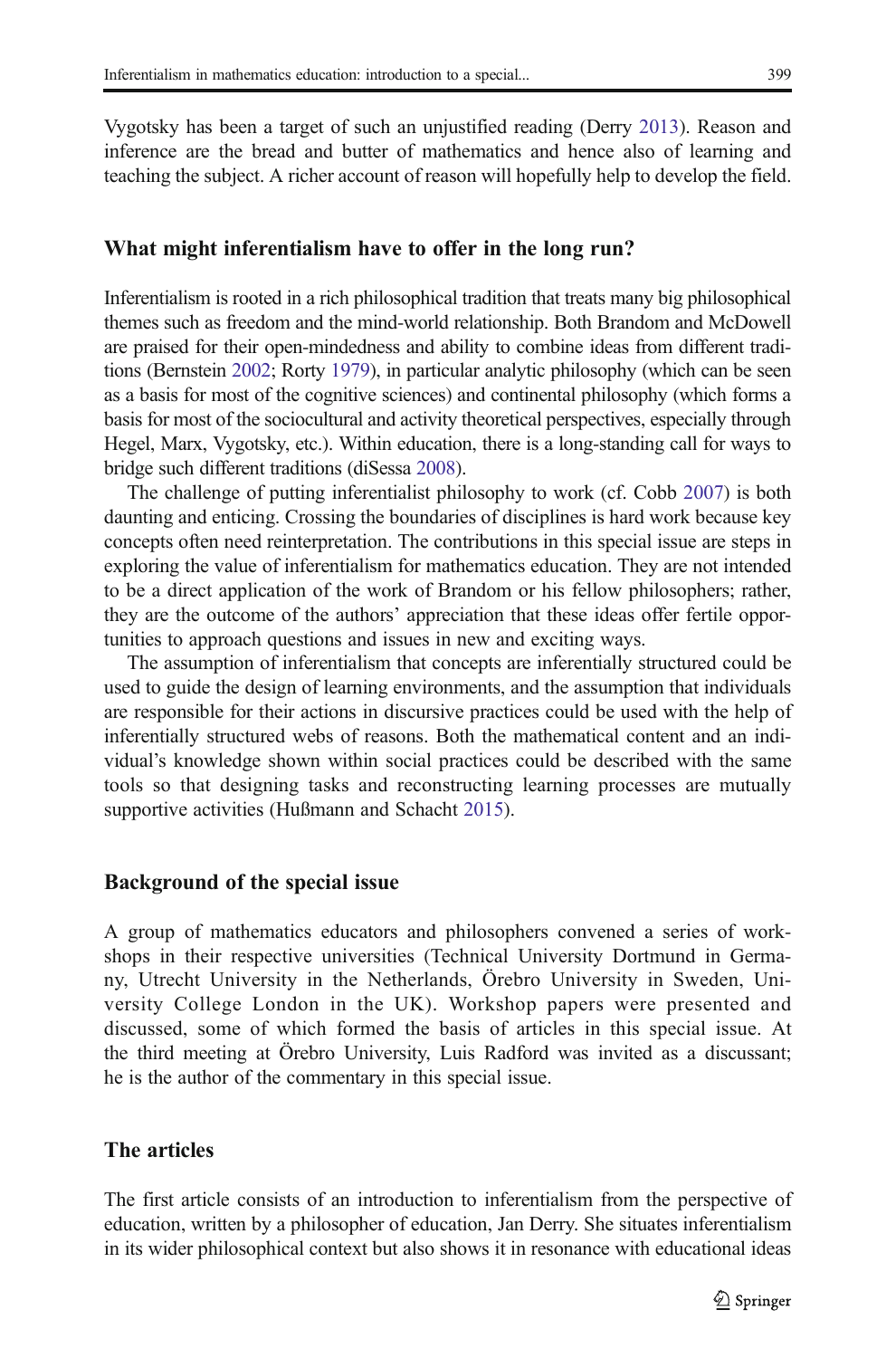<span id="page-5-0"></span>such as Vygotsky's. Her article explains several key concepts and ideas including what it means to privilege the inferential over the representational in any account of meaning.

The second article, by Noorloos, Taylor, Bakker, and Derry—three philosophers and one mathematics educator, argues that inferentialism can overcome problems that plague constructivism including the variant that is popular in mathematics education, socioconstructivism. Their argument is that inferentialism provides the resources with which to develop an alternative learning theory.

Mackrell and Pratt, in the third article, criticise constructivism for not accounting well for affect. As an alternative basis for Papert's constructionism, they propose a framework that is inspired by philosophical ideas concerning the space of reasons—rather than cold reasons; they argue for a conception of reasons that fully accounts for the affective dimension of thought. While their framework is not directly inspired by Brandom's inferentialism, it may still be considered to lie within the field of thought that attends to the inferential aspect of activity. Mackrell and Pratt are influenced by philosophers such as John McDowell and David Bakhurst whose ideas may be connected with Brandom's and the Russian psychologists in the Vygotskyan tradition (Ilyenkov, Leontiev).

Following these theoretical articles, two empirical ones engage with the ideas. The first, by Schindler, Hußmann, Nilsson, and Bakker, is on negative numbers. Inferentialist ideas are used to analyse how students infer from experiences in and out of school when they judge order relations between negative numbers. In particular, the article elaborates on epistemological considerations derived from inferentialism. The results of the empirical study illustrate that although students' reasoning may appear illogical or inconsistent at first sight, it may follow a certain logic that students infer from prior experiences.

The second empirical article, by Bakker, Ben-Zvi, and Makar, presents a case study of an intern who makes statistical inferences in a hospital laboratory. The authors use inferentialist concepts to structure their study of how reasons and actions are coordinated in the process of making statistical inferences. Both empirical studies illustrate a reworking of the original inferentialist concepts in order to analyse empirical data.

Finally, as a critical friend, Radford provides a thought-provoking commentary by placing inferentialism in a wider theoretical landscape and comparing it with theories that are well known within mathematics education research. His provocative and stimulating contribution demonstrates that discussion of inferentialism can revive thorny and long-standing debates on fundamental questions in mathematics education from questions concerning the nature of mathematics to questions concerning the nature of human beings.

We hope that these contributions will be read as initial steps on a long but interesting and fruitful journey.

## **References**

Bakker, A. & Derry, J. (2011). Lessons from inferentialism for statistics education. *Mathematical Thinking* and Learning, 13, 5-26.

Bakker, A., Ben-Zvi, D., & Makar, K. (2017). An inferentialist perspective on the coordination of actions and reasons involved in making a statistical inference. Mathematics Education Research Journal. [https://doi.](https://doi.org/10.1007/s13394-016-0187-x) [org/10.1007/s13394-016-0187-x](https://doi.org/10.1007/s13394-016-0187-x).